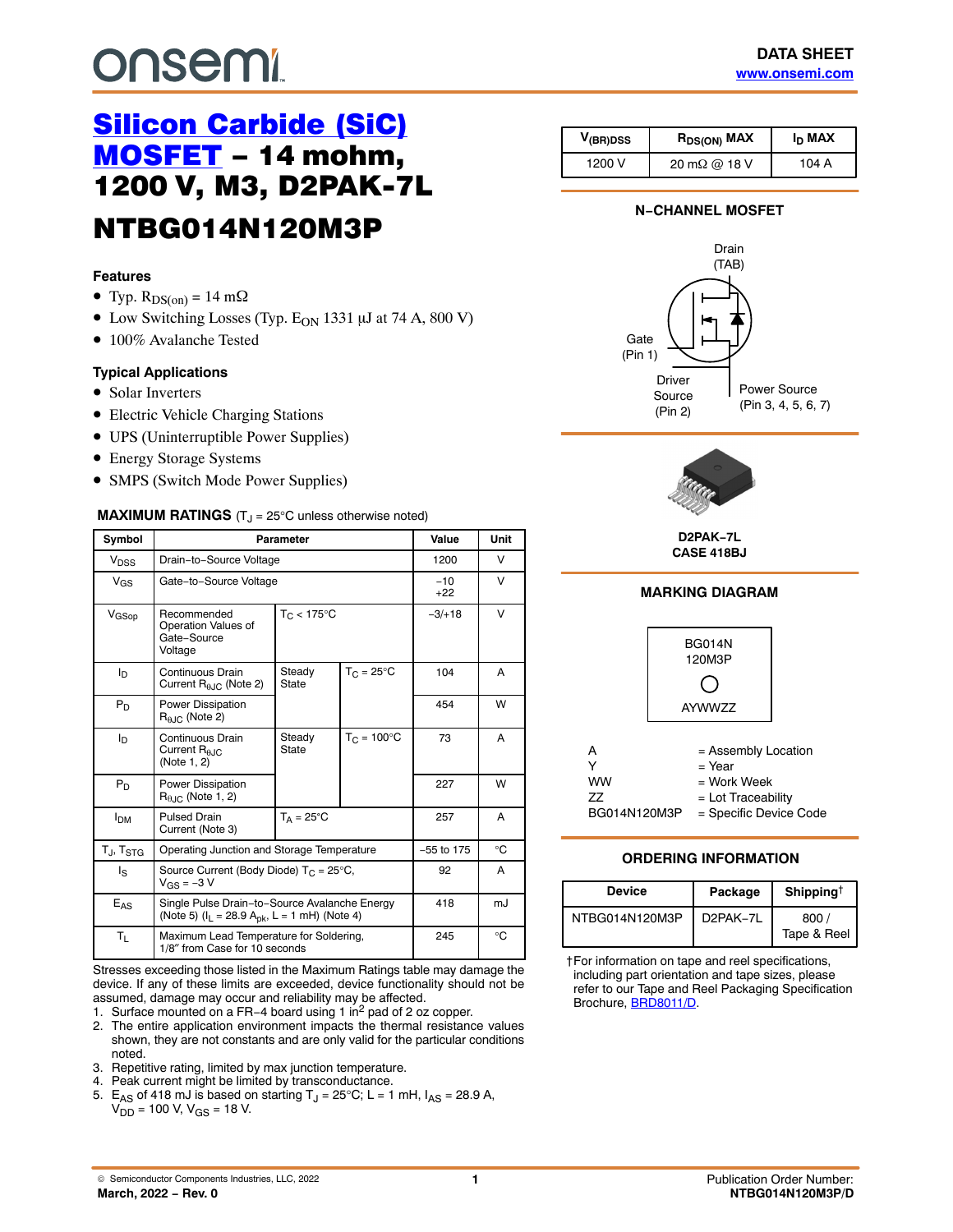#### **THERMAL CHARACTERISTICS**

| <b>Symbol</b>  | Parameter                                          | Тур  | Max | Unit          |
|----------------|----------------------------------------------------|------|-----|---------------|
| $R_{\theta$ JC | Thermal Resistance Junction-to-Case (Note 2)       | 0.33 | -   | $\degree$ C/W |
| $R_{\theta$ JA | Thermal Resistance Junction-to-Ambient (Note 1, 2) | -    | 40  | $\degree$ C/W |

#### **ELECTRICAL CHARACTERISTICS** (T<sub>J</sub> = 25°C unless otherwise noted)

| <b>Symbol</b>                    | Parameter                                                    | <b>Test Conditions</b>                                      | Min  | Typ | Max | Unit                |  |  |
|----------------------------------|--------------------------------------------------------------|-------------------------------------------------------------|------|-----|-----|---------------------|--|--|
| <b>OFF-STATE CHARACTERISTICS</b> |                                                              |                                                             |      |     |     |                     |  |  |
| $V_{(BR)DSS}$                    | Drain-to-Source Breakdown Voltage                            | $V_{GS} = 0$ V, $I_D = 1$ mA                                | 1200 |     |     |                     |  |  |
| $V_{\rm (BR)DSS}$ / $T_{\rm J}$  | Drain-to-Source Breakdown Voltage<br>Temperature Coefficient | $I_D = 1$ mA, refer to 25°C                                 |      | 0.3 |     | $mV$ <sup>o</sup> C |  |  |
| <b>I</b> <sub>DSS</sub>          | Zero Gate Voltage Drain Current                              | $V_{GS} = 0$ V, $V_{DS} = 1200$ V,<br>T <sub>J</sub> = 25°C |      |     | 100 | μA                  |  |  |
| <b>I</b> GSS                     | Gate-to-Source Leakage Current                               | $V_{GS}$ = +22/-10 V, $V_{DS}$ = 0 V                        |      |     | ±1  | μA                  |  |  |

#### **ON−STATE CHARACTERISTICS**

| $V_{GS(TH)}$          | Gate Threshold Voltage        | $V_{GS} = V_{DS}$ , $I_D = 37$ mA                                  | 2.08 | 3.0 | 4.63  | v         |
|-----------------------|-------------------------------|--------------------------------------------------------------------|------|-----|-------|-----------|
| V <sub>GOP</sub>      | Recommended Gate Voltage      |                                                                    | $-3$ |     | $+18$ | $\vee$    |
| $R_{DS(on)}$          | Drain-to-Source On Resistance | $V_{GS}$ = 18 V, $I_D$ = 74 A,<br>$T_1 = 25^{\circ}$ C             |      | 14  | 20    | $m\Omega$ |
|                       |                               | $V_{GS}$ = 18 V, $I_D$ = 74 A,<br>$T_1 = 175^{\circ}$ C            |      | 29  |       | $m\Omega$ |
|                       |                               | $V_{GS}$ = 15 V, $I_D$ = 74 A,<br>$T_{\text{d}}$ = 25 $^{\circ}$ C |      | 16  | 27    | $m\Omega$ |
|                       |                               | $V_{GS}$ = 15 V, $I_D$ = 74 A,<br>$T_1 = 150^{\circ}$ C            |      | 27  |       | $m\Omega$ |
| <b>g<sub>FS</sub></b> | Forward Transconductance      | $V_{DS}$ = 10 V, $I_D$ = 74 A                                      |      | 29  |       | S         |

**CHARGES, CAPACITANCES & GATE RESISTANCE**

| $C_{ISS}$           | Input Capacitance            | $V_{GS} = 0$ V, f = 1 MHz,        | 6313 | pF |
|---------------------|------------------------------|-----------------------------------|------|----|
| C <sub>OSS</sub>    | Output Capacitance           | $V_{DS} = 800 V$                  | 259  |    |
| $C_{RSS}$           | Reverse Transfer Capacitance |                                   | 27   |    |
| Q <sub>G(TOT)</sub> | <b>Total Gate Charge</b>     | $V_{GS} = -3/18 V,$               | 337  | пC |
| $Q_{G(TH)}$         | Threshold Gate Charge        | $V_{DS} = 800 V,$<br>$I_D = 74 A$ | 43   |    |
| $Q_{GS}$            | Gate-to-Source Charge        |                                   | 78   |    |
| $Q_{GD}$            | Gate-to-Drain Charge         |                                   | 98   |    |
| $R_G$               | Gate Resistance              | $= 1 MHz$                         | 1.4  | Ω  |

**SWITCHING CHARACTERISTICS**

| $t_{d(ON)}$     | Turn-On Delay Time          | $V_{GS} = -3/18$ V, $V_{DS} = 800$ V                       | 24   | ns |
|-----------------|-----------------------------|------------------------------------------------------------|------|----|
| t,              | <b>Rise Time</b>            | $I_D = 74 A$ , $R_G = 2 \Omega$<br>Inductive Load (Note 6) | 40   |    |
| $t_{d(OFF)}$    | Turn-Off Delay Time         |                                                            | 74   |    |
| tŧ              | Fall Time                   |                                                            | 14   |    |
| E <sub>ON</sub> | Turn-On Switching Loss      |                                                            | 1331 | աժ |
| EOFF            | Turn-Off Switching Loss     |                                                            | 620  |    |
| $E_{TOT}$       | <b>Total Switching Loss</b> |                                                            | 1953 |    |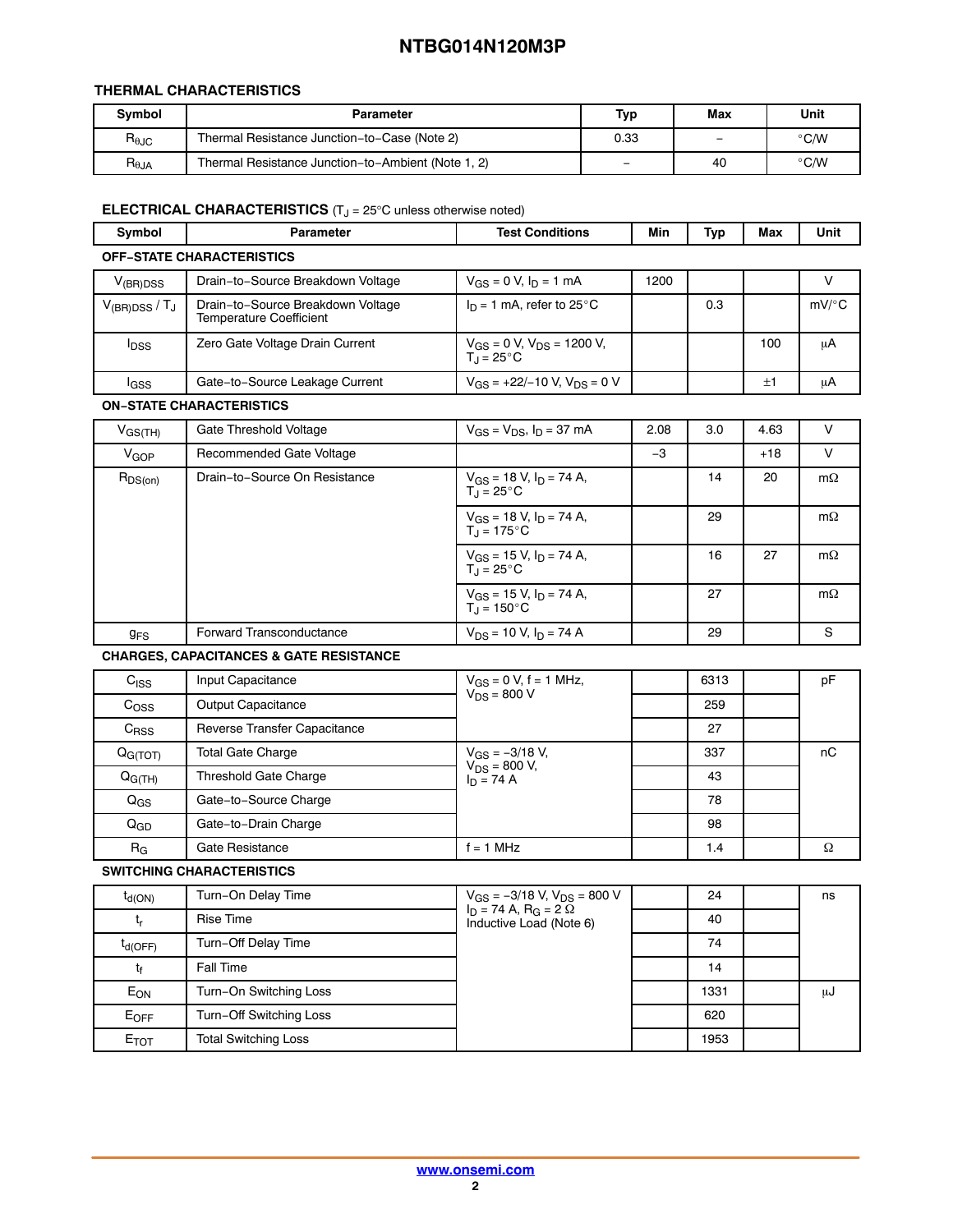#### <span id="page-2-0"></span>**ELECTRICAL CHARACTERISTICS** (T<sub>J</sub> = 25°C unless otherwise noted) (continued)

| Symbol                                    | <b>Parameter</b>                                      | <b>Test Conditions</b>                                                | Min | Typ | Max | Unit |  |  |
|-------------------------------------------|-------------------------------------------------------|-----------------------------------------------------------------------|-----|-----|-----|------|--|--|
| <b>DRAIN-SOURCE DIODE CHARACTERISTICS</b> |                                                       |                                                                       |     |     |     |      |  |  |
| l <sub>SD</sub>                           | Continuous Drain-Source Diode Forward<br>Current      | $V_{GS} = -3 V$ , T <sub>C</sub> = 25°C                               |     |     | 92  | A    |  |  |
| <b>I</b> SDM                              | Pulsed Drain-Source Diode Forward<br>Current (Note 3) | $V_{GS} = -3 V$ , $T_C = 25^{\circ}C$                                 |     |     | 257 | A    |  |  |
| $V_{SD}$                                  | Forward Diode Voltage                                 | $V_{GS}$ = -3 V, $I_{SD}$ = 74 A,<br>$T_{\text{J}}$ = 25 $^{\circ}$ C |     | 5.1 |     | V    |  |  |
| $t_{\sf RR}$                              | Reverse Recovery Time                                 | $V_{GS} = -3/18$ V, $I_{SD} = 74$ A,<br>$dl_S/dt = 1000 A/us, V,$     |     | 37  |     | ns   |  |  |
| $Q_{RR}$                                  | Reverse Recovery Charge                               | $V_{DS} = 800 V$                                                      |     | 347 |     | nC   |  |  |
| $E_{\tiny\textsf{REC}}$                   | Reverse Recovery Energy                               |                                                                       |     | 12  |     | μJ   |  |  |
| <b>IRRM</b>                               | Peak Reverse Recovery Current                         |                                                                       |     | 19  |     | A    |  |  |
| t <sub>A</sub>                            | Charge Time                                           |                                                                       |     | 19  |     | ns   |  |  |
| $t_{B}$                                   | Discharge Time                                        |                                                                       |     | 17  |     | ns   |  |  |

Product parametric performance is indicated in the Electrical Characteristics for the listed test conditions, unless otherwise noted. Product performance may not be indicated by the Electrical Characteristics if operated under different conditions.

6.  $\, \mathsf{E_{ON}}/\mathsf{E_{OFF}}$  result is with body diode.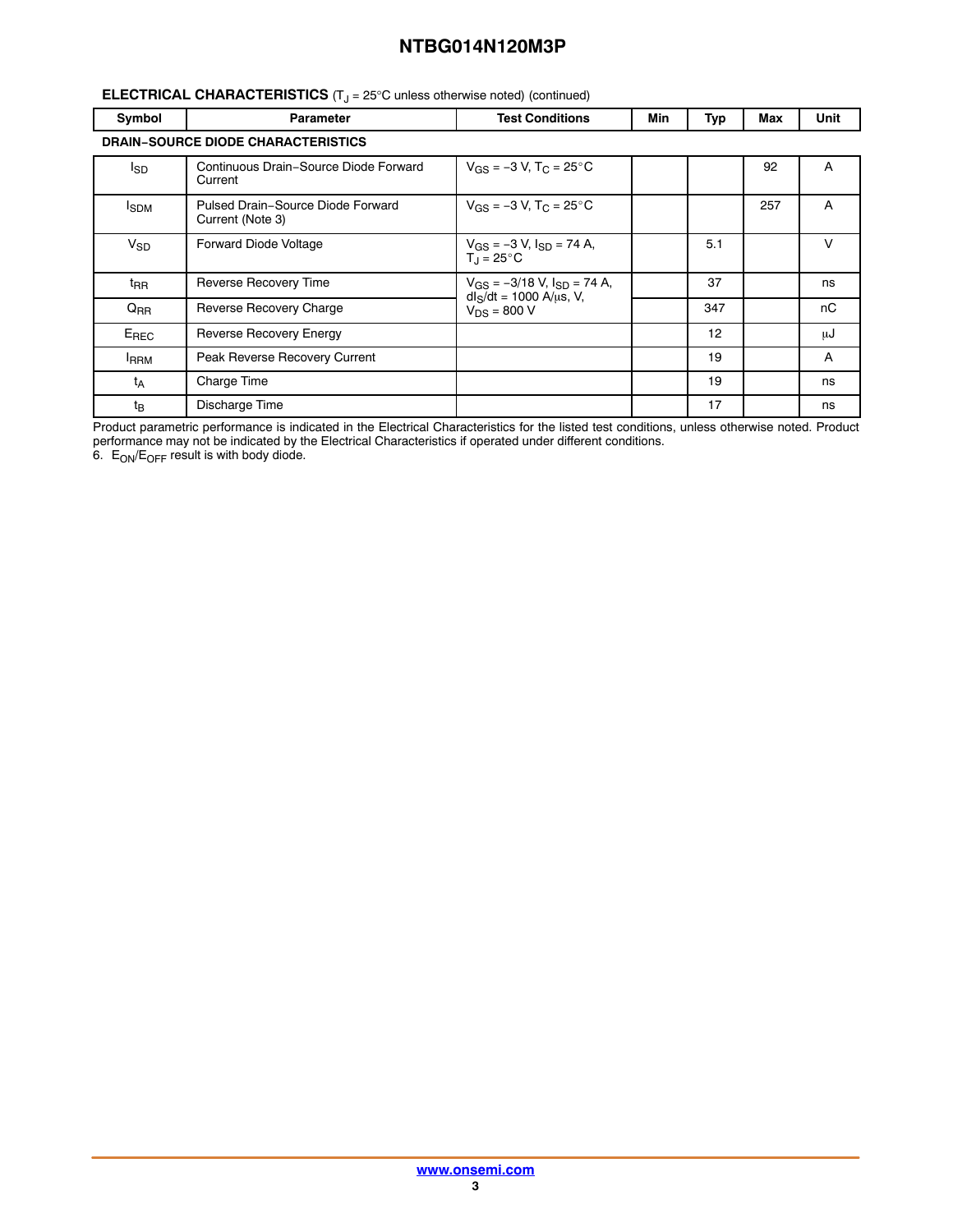#### **TYPICAL CHARACTERISTICS**

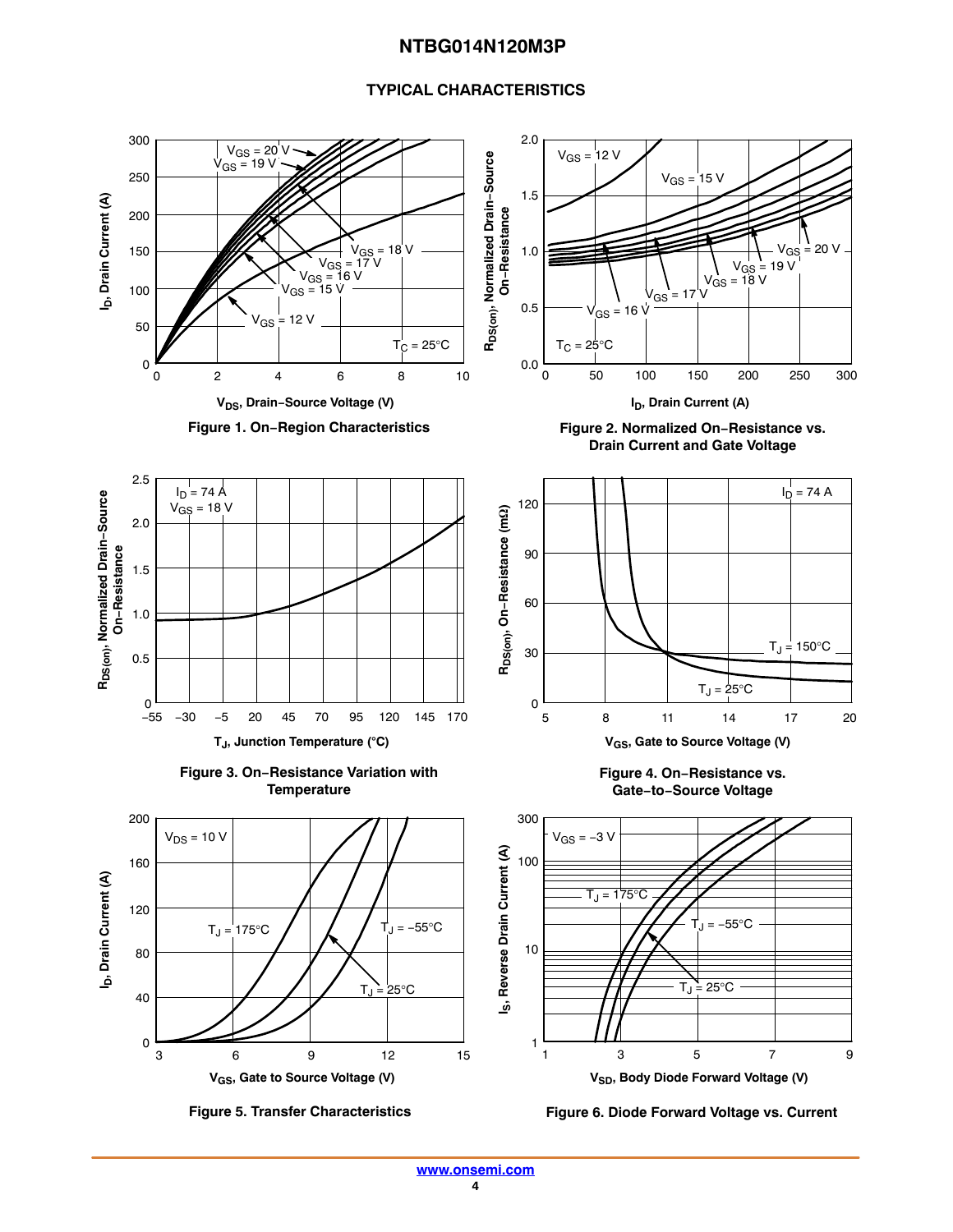#### **TYPICAL CHARACTERISTICS** (continued)















**Figure 8. Capacitance vs. Drain to Source Voltage**



**Figure 10. Maximum Continuous Drain Current vs. Case Temperature**



**Figure 11. Safe Operating Area Figure 12. Single Pulse Maximum Power Dissipation**